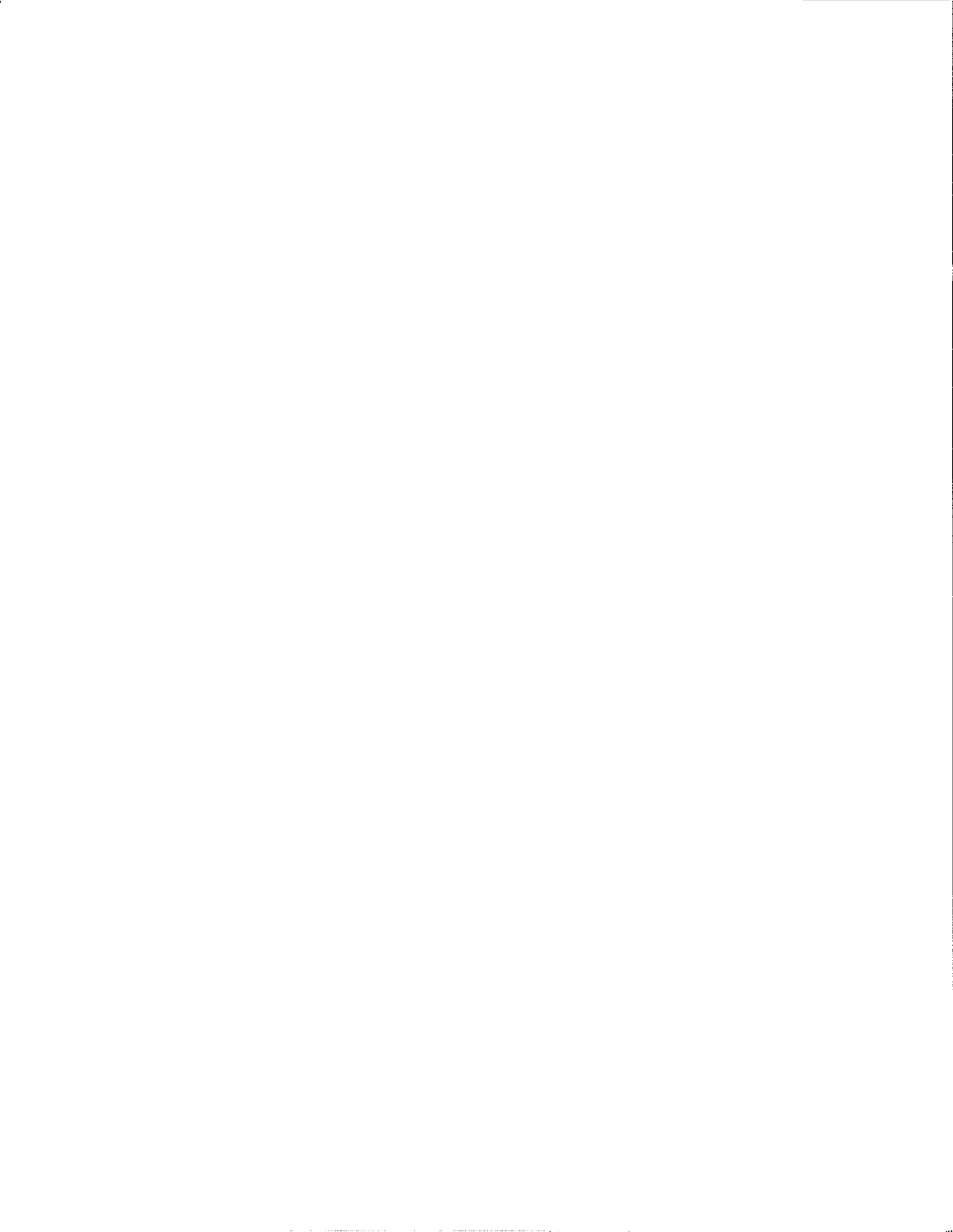

# **GRASS CATCHER**

#### KEY PART # QTY. DESCRIPTION

 $\mathcal{O}(\frac{1}{2})$ 

| 1513674 1Front - Grass Catcher                                      |  |
|---------------------------------------------------------------------|--|
| 2512784 1Chute Sub Assy. - Grass Catcher                            |  |
| 513595 1Chute - Grass Catcher                                       |  |
| 513777 {Deflector - Grass Chute                                     |  |
| (Not Shown)                                                         |  |
| 380550715Std. Flat Washer for 3/16                                  |  |
| Pop Rivet                                                           |  |
| 4512612 1Grass Catcher Frame Widmt.                                 |  |
| 5800254 61/4-20 UNC x 1 Hex Head                                    |  |
| Cpscr. Gr.5                                                         |  |
|                                                                     |  |
| 6513608 2Spring - Catcher Lid<br>7800258 21/4 - 20 UNC x 2 Hex Head |  |
| Coscr. Gr.5                                                         |  |
|                                                                     |  |
| 8513669 2Bushing - Lid Spring                                       |  |
| 9512623 1Frame Widmt. - Rear Hinge                                  |  |
| 10513675 1Top - Grass Catcher                                       |  |
| 11803012213/16 x 3/8 Max Grip Pop                                   |  |
| Rivet                                                               |  |
| 1280303620#12 - 24 x 3/4 Hex Washer                                 |  |
| Hd. Thd. Cutting Screw                                              |  |
| 13513616 1Screen - Perforated - RH                                  |  |
| 14513670 1Guard - Tub Seam                                          |  |
| 15513614 1Screen - Perforated - LH                                  |  |
| 16513594 2Grass Tub                                                 |  |
| 17513610 4Link - Hinge                                              |  |
| - 18513664 8Bushing - Shackle                                       |  |
|                                                                     |  |
| 19513782 2Strap - Hinge Bolt - Front                                |  |

# KEY PART # QTY. DESCRIPTION

| 20 |                                                                             |
|----|-----------------------------------------------------------------------------|
|    | 21804255241/4 - 20 UNC Hex Nylock Nut                                       |
|    | 22809007 23/8-16 UNC Whizlock Nut                                           |
|    | 23513034 4Bearing - DU                                                      |
|    | 24800298 23/8 - 16 UNC x 2 - 1/2 Hex                                        |
|    | Head Coscr. Gr.5 (Pltd.)                                                    |
|    | 25513407 2Wheel - Rubber Bumper                                             |
|    | 2680030023/8 - 16 UNC x 3 Hex Head                                          |
|    | Cpscr. Gr.5                                                                 |
|    |                                                                             |
|    | 27513385 2Bushing -- Box Pivot<br>28800258121/4 - 20 UNC x 2 Hex Hd. Cpscr. |
|    |                                                                             |
|    | 29512603 1Lift Frame Widmt.                                                 |
|    | 30513291 2Bumper                                                            |
|    | 31513503 1Strap - Box Restraint                                             |
|    | 32513502 3Clamp - Strap                                                     |
|    | 33807514 21/4-20 UNC x 1 Carriage Bolt                                      |
|    | 34800267 11/4 - 20 UNC x 5 - 1/2 Hex Head                                   |
|    | Cpscr. Gr.5                                                                 |
| 35 | 800255 11/4 - 20 UNC x 1 - 1/4 Hex Head                                     |
|    | Cpscr. Gr.5                                                                 |
| 36 | 804257 23/8 – 16 UNC Hex Nylock Nut                                         |
|    | (Pitd.)                                                                     |
|    | 37803010 43/16 x 1/4 Max Grip Pop Rivet                                     |
|    | 3880525420#12 Std. Flat Washer                                              |
|    |                                                                             |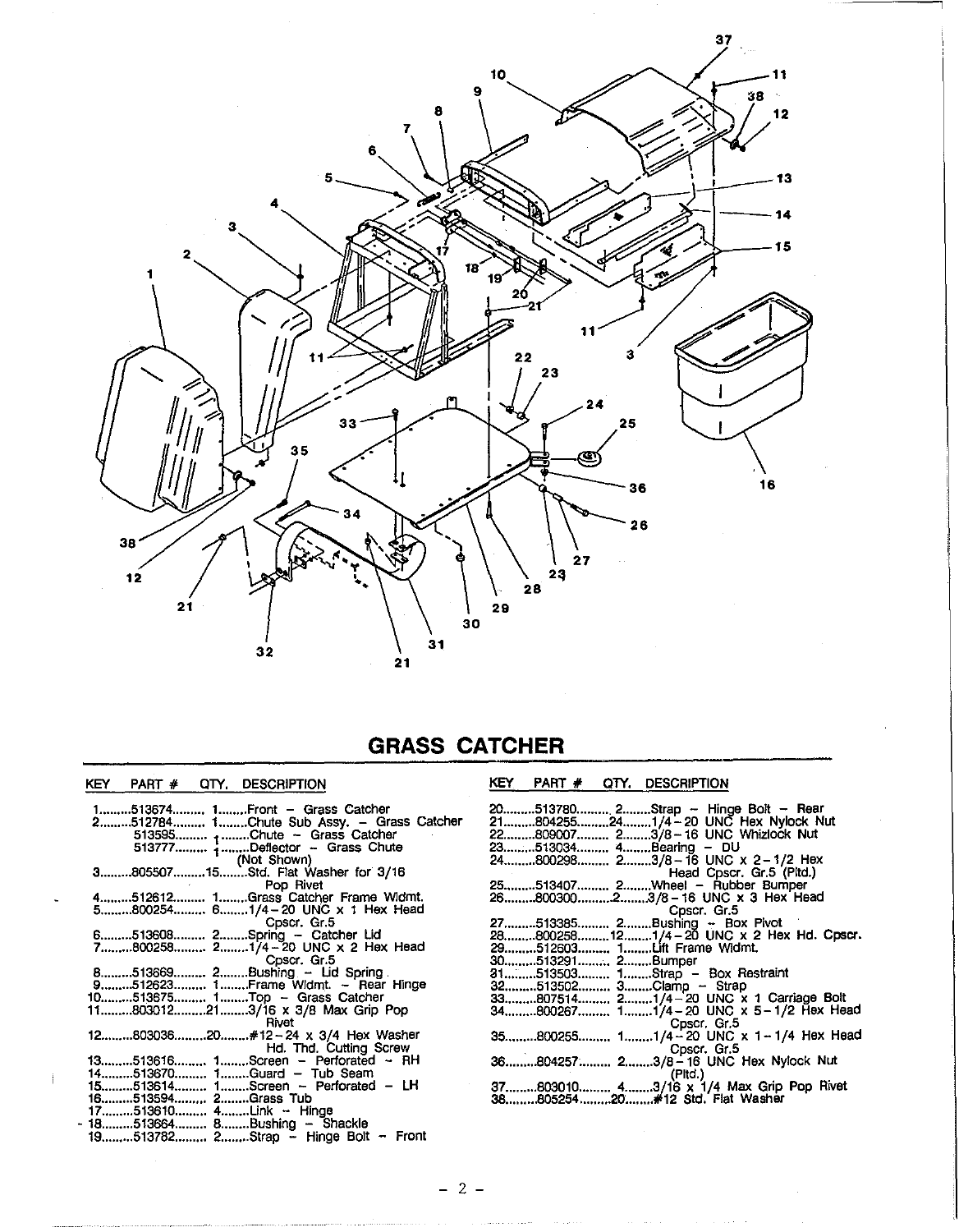

 $- 3 -$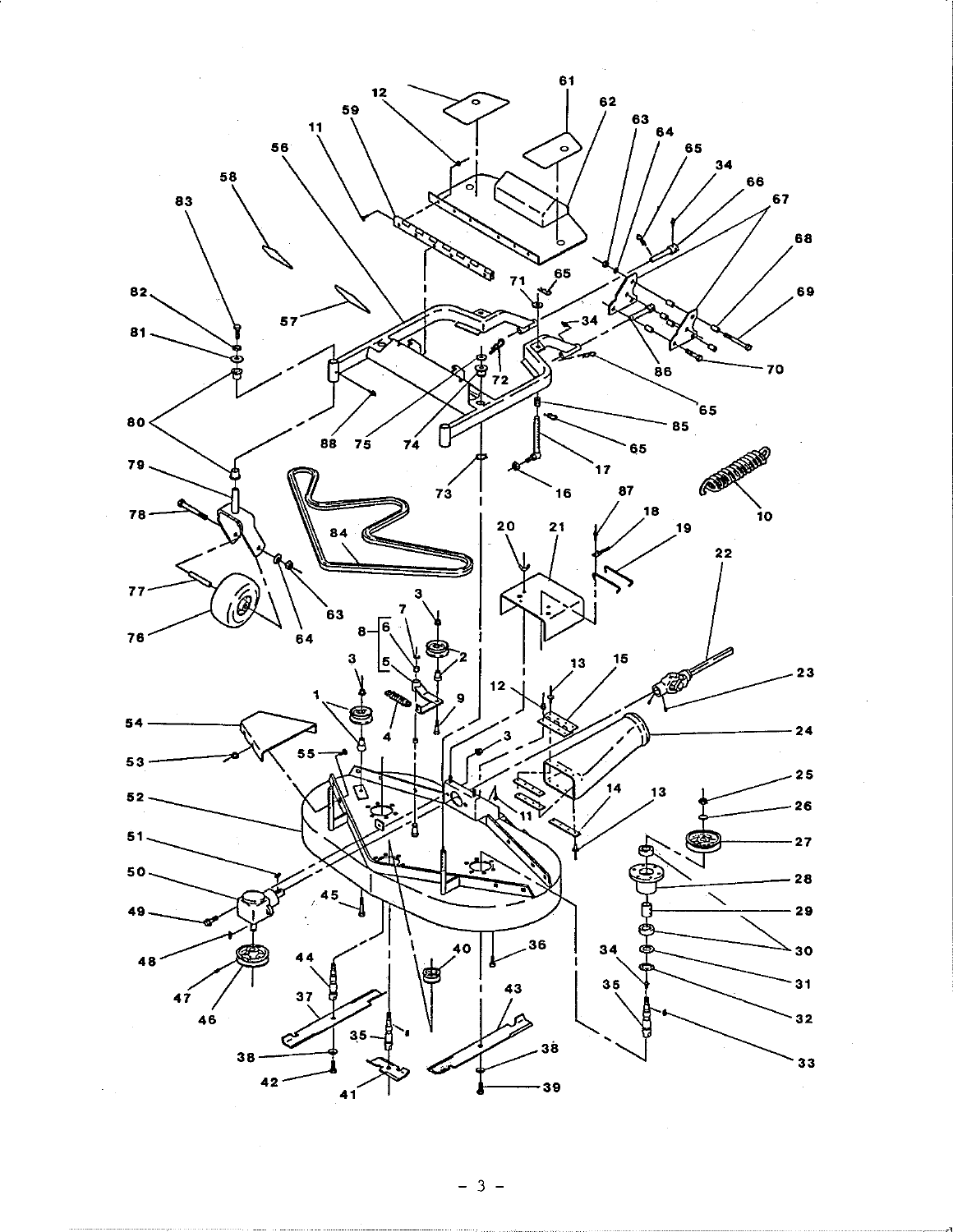# **MOWER DECK AND SUPPORT**

### KEY PART # QTY. DESCRIPTION KEY PART # OTY. DESCRIPTION

| 1512805 1Idler & Bushing Kit<br>2512806 1Idler & Bushing Kit<br>3809007 43/8 ~ 16 UNC Whizlock Nut<br>4513308 1Idler Widm't. ~ Dec |
|------------------------------------------------------------------------------------------------------------------------------------|
|                                                                                                                                    |
|                                                                                                                                    |
|                                                                                                                                    |
| 7808500 1E-Ring<br>8512802 1Idler Arm - Brg Sub Assy.<br>9800294 13/8-16 UNC x 1.50 Hex Head                                       |
|                                                                                                                                    |
| Cpscr. (Pitd.)                                                                                                                     |
| 105135962Deck Support Spring                                                                                                       |
|                                                                                                                                    |
| 1180103916#10-24 x 5/8 Pan Head Sitd.                                                                                              |
| Machine Screw                                                                                                                      |
| 1280425216#10-24 Hex Nyloc Nut                                                                                                     |
|                                                                                                                                    |
| 13803012 83/16 x 3/8 Pop Rivet                                                                                                     |
|                                                                                                                                    |
|                                                                                                                                    |
|                                                                                                                                    |
|                                                                                                                                    |
|                                                                                                                                    |
|                                                                                                                                    |
|                                                                                                                                    |
|                                                                                                                                    |
|                                                                                                                                    |
| Wing Nut                                                                                                                           |
| 21513421 1Guard - PTO<br>22513196 1PTO Shaft - Shaft Half                                                                          |
|                                                                                                                                    |
|                                                                                                                                    |
| 23803321 23/8 - 16 UNC x 3/8 Skt. Head                                                                                             |
|                                                                                                                                    |
| Knurled Cup Point Set Scr.<br>24513046 1Tube - Discharge Extension                                                                 |
|                                                                                                                                    |
|                                                                                                                                    |
|                                                                                                                                    |
|                                                                                                                                    |
|                                                                                                                                    |
|                                                                                                                                    |
| 28513186 3Housing - Bearing                                                                                                        |
| 29513188 3Spacer - Bearing<br>30303057 6Bearing - Ball                                                                             |
|                                                                                                                                    |
|                                                                                                                                    |
|                                                                                                                                    |
|                                                                                                                                    |
|                                                                                                                                    |
| 31513193 3Beal – Mechanical Dust<br>32808506 3Ring – Retaining<br>33807006 3#61 Woodruff Key<br>34811006 2                         |
|                                                                                                                                    |
|                                                                                                                                    |
|                                                                                                                                    |
|                                                                                                                                    |
| Wshr. Hd. Taptite Thrd. Frmg.<br>37513263 122" Blade - Mower LH                                                                    |
|                                                                                                                                    |
| 38513435 3Washer - Spring Disc. 1/2<br>39800531 21/2 - 20 UNF x 1 Hex Head                                                         |
|                                                                                                                                    |
|                                                                                                                                    |
| 40513192 1Sheave – Blade Drive<br>41513264 17" Blade – Mower<br>42800532 11/2 – 20 UNF LH x 1 Hex Head                             |
|                                                                                                                                    |
|                                                                                                                                    |
|                                                                                                                                    |
|                                                                                                                                    |
|                                                                                                                                    |
| Cpscr. Gr.5<br>43513262 122" Blade - Mower RH                                                                                      |
|                                                                                                                                    |
|                                                                                                                                    |
| 44513189 1Spindle - Blade LH<br>45800296 13/8 - 16 UNC x 2 Hex Head                                                                |
|                                                                                                                                    |
| Cpscr. Gr.5                                                                                                                        |
|                                                                                                                                    |

 $\bar{z}$ 

|                  | 46513642 1Sheave 5.95 O.D.                                                                                           |
|------------------|----------------------------------------------------------------------------------------------------------------------|
|                  | 47803310 1Set Screw - 5/16-18 x 3/8                                                                                  |
|                  | Knurled Cup Point                                                                                                    |
|                  | Knurled Cup Point<br>49807009 1#9 Woodruff Key 3/16 x 3/4                                                            |
|                  | 49803016 23/8 - 16 UNC x 1 Whzik. Bolt Gr.5                                                                          |
|                  |                                                                                                                      |
|                  | 50513635 1Gearbox - Mower Deck                                                                                       |
|                  |                                                                                                                      |
|                  |                                                                                                                      |
|                  |                                                                                                                      |
|                  |                                                                                                                      |
|                  | 55807503 85/16 - 18 UNC x 3/4 Carriage                                                                               |
|                  | Bolt Gr.5                                                                                                            |
|                  | <b>56512417</b> 1Support Widm't. -- Deck<br>Support Widm't. -- Deck                                                  |
|                  |                                                                                                                      |
|                  |                                                                                                                      |
|                  |                                                                                                                      |
|                  | 60513681 1Pad - Anti Skid Lower RH                                                                                   |
|                  |                                                                                                                      |
|                  | 61513682 1Pad - Anti Skid Lower LH                                                                                   |
|                  | 62512419 1Floor Pan Wldm't - Deck<br>63804509101/2-13 UNC Hex Nut                                                    |
|                  |                                                                                                                      |
|                  | 64805008101/2 Reg. Spring Lockwasher                                                                                 |
|                  | 65806006 65/8 Hair Pin Clip                                                                                          |
|                  | 66513424 1 Pivot - Mounting RH                                                                                       |
|                  | 67513342 4Bracket - Deck Pivot<br>6851331512Spacer - Pivot Mounting                                                  |
|                  |                                                                                                                      |
|                  | 69800332 41/2-13 UNC x 5-1/2 Hex Head                                                                                |
|                  | Cpscrw. Gr.5                                                                                                         |
|                  | Cpscrw. Gr.5<br>70800333  41/2 – 13  UNC  x  2 – 1/2  Hex. Head                                                      |
|                  |                                                                                                                      |
|                  |                                                                                                                      |
|                  |                                                                                                                      |
|                  | Cpscrw. Gr.5<br>71805267 25/8 SAE Flat Washer                                                                        |
|                  | 72806007 27/8 Hair Pin Clip                                                                                          |
|                  |                                                                                                                      |
|                  |                                                                                                                      |
|                  | 75513338 2Washer                                                                                                     |
|                  | 76513648 2Wheel & Tire Ass'y. 9 x 3.50 - 4                                                                           |
|                  |                                                                                                                      |
| 513807 2 Wheel   |                                                                                                                      |
|                  | 513808 2Tire 9 x 3.50 - 4                                                                                            |
|                  | 513809 2Bearing                                                                                                      |
|                  |                                                                                                                      |
|                  |                                                                                                                      |
|                  | 513810 4Bushing<br>77513547 2Spacer – Front Caster<br>78800334 21/2-13 UNC x 6 Hex Head                              |
|                  |                                                                                                                      |
|                  | Cpscrw. Gr.5<br>79512549 2Caster Widm't. -- Front                                                                    |
|                  |                                                                                                                      |
|                  | 80303044 4Bearing - Flanged<br>81373034 2Swivel Washer                                                               |
|                  |                                                                                                                      |
|                  | 82805006 23/8 Heavy Spring Lockwasher<br>83800292 23/8 - 16 UNC x 1 Gr.5 Hex Head                                    |
|                  |                                                                                                                      |
|                  |                                                                                                                      |
|                  | Cpscrw.<br>84513307 1Belt - Deck Drive (44" Deck)                                                                    |
| 85373054 2Spring |                                                                                                                      |
|                  |                                                                                                                      |
|                  | 86513313 1Pivot - Mounting LH<br>87803010 23/16 x 1/4 Max Grip Pop Rivet<br>88811001 2Grease Ftng. - 1/8-27 Straight |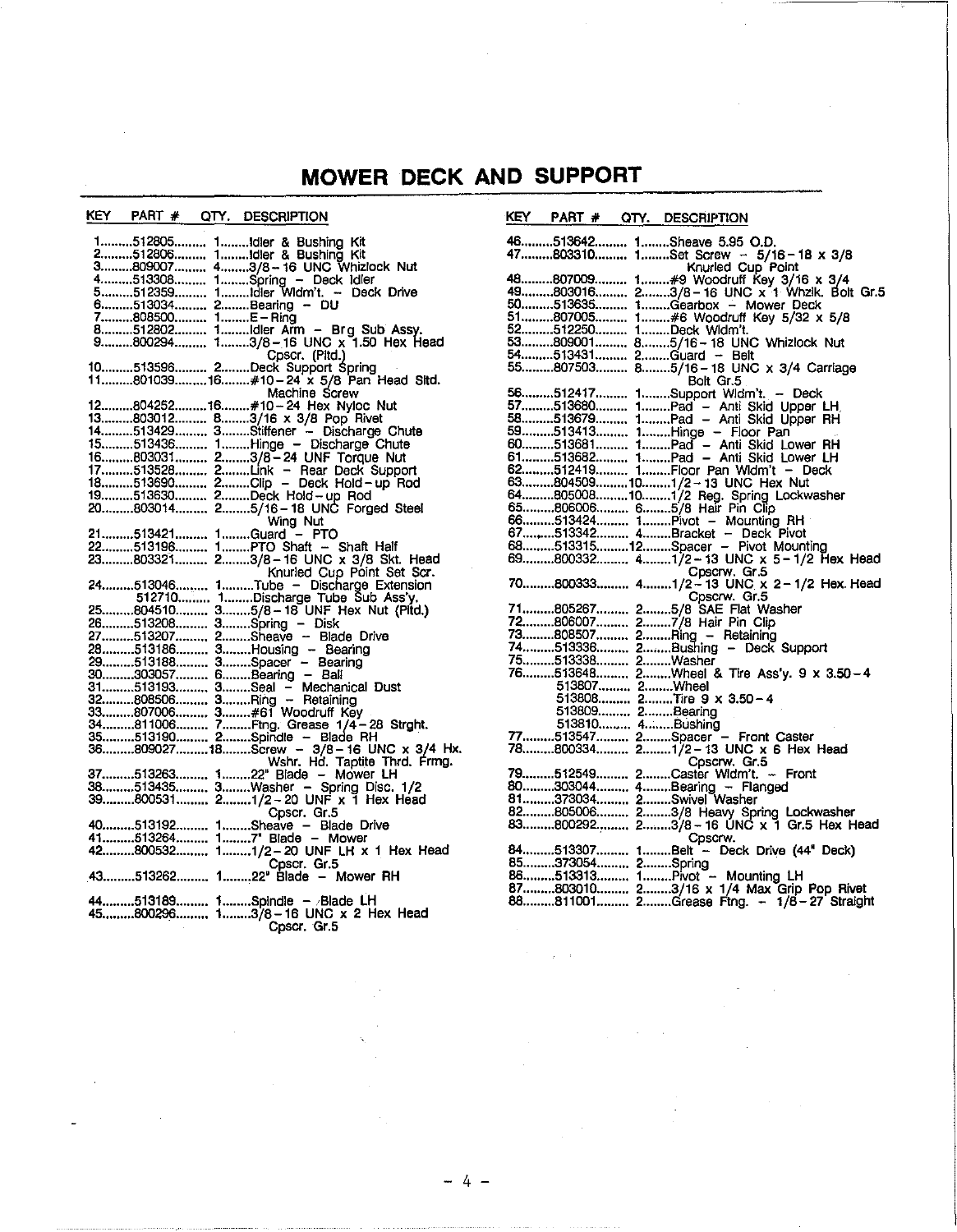

# **MAIN FRAME GROUP**

### KEY PART # OTY. DESCRIPTION KEY PART # QTY. DESCRIPTION

| 1512634 1Seat Mount Widmt.<br>2803032 45/16-18 UNC x 3/4 Whizlock<br>Bolt Gr.5 |
|--------------------------------------------------------------------------------|
| 3513291 2Bumper - Seat                                                         |
| 4804257 13/8-16 UNC Hex Nyloc Nut<br>5513175 4Support - Fender                 |
|                                                                                |
| 6800271 85/16-18 UNC x 3/4 Hex Head                                            |
| Cpscr. Gr.5                                                                    |
| Upsc. dr.3<br>7809001 85/16-18 UNC Whizlock Nut                                |
| 8800308 13/8 - 16 UNC x 8 Hex Head                                             |
| Cpscr. Gr.5                                                                    |
| 9513147 1Seat                                                                  |
| 10513149 Arm Rests (Optional)<br>11513677 1Fender - RH                         |
|                                                                                |
| 12512701 1Seat Lift Bar Widmt.                                                 |
| 13800290 43/8 - 16 UNC x 3/4 Hex Head                                          |
| Coscr. Gr.5                                                                    |
| 14805006 43/8 Heavy Spring Lockwasher                                          |
| 15513676 1Fender - LH                                                          |
| 1680303616#12-24 x 3/4 Hex Wshr. Hd.                                           |
| Thd. Cutting Screw                                                             |
| 17512694 1Main Frame Widmt.                                                    |
| 18513086 1Bushing - Pivot                                                      |
| 19512651 1Beam Widmt. - Caster                                                 |
| 20800331 11/2-13 UNC x 5 Hex Head                                              |
| Cosor. Gr.5                                                                    |
| 21513649 2Cap - Grease                                                         |
|                                                                                |
| 22808508 2Ring - Retaining<br>23513104 4Bearing Ball                           |
| 24512653 2Caster Widmt.                                                        |
| 25800836 21/2 – 13 UNC x 6 – 1/2 Hex                                           |
| Head Cpscr. Gr.5                                                               |

|               | 26805008 31/2 Reg Spring Lockwasher                                                                                         |
|---------------|-----------------------------------------------------------------------------------------------------------------------------|
|               | 27804509 31/2-13 UNC Hex Nut                                                                                                |
|               | 28513009 4Wheel Bearing                                                                                                     |
|               | 29512001 2Wheel Spacer Weldmt.                                                                                              |
|               | 30513058 2Wheel & Tire Assy. 11 x 4.00 - 5                                                                                  |
| 513023 2Wheel |                                                                                                                             |
|               | 513032 2Tire 11 x 4.00 - 5                                                                                                  |
|               | 31802002 3#10-32 UNF x 1/2 Hex Head                                                                                         |
|               | Sitd. Self Tapping Screw                                                                                                    |
|               |                                                                                                                             |
|               |                                                                                                                             |
|               | 32513735 1Shield – Pump Belt<br>33513011 81/2 – 20 Wheel Nut<br>34513008 2Wheel & Tire Assy. 18 x 8.50 – ε<br>513042 2Wheel |
|               |                                                                                                                             |
|               | 513043 2Tire 18 x 8.50 - 8                                                                                                  |
|               | 35804252 1#10-24 UNC Hex Nylock Nut                                                                                         |
|               | 36513639 1Clip - Seat Holdup Rod                                                                                            |
|               | 37513684 1Rod - Seat Holdup                                                                                                 |
|               | 38801039 1#10-24 UNC x 5/8 Pan Head                                                                                         |
|               | Sitd. Mach. Screw                                                                                                           |
|               | 39806753 13/32 x 1/2 Cotter Pin                                                                                             |
|               | 40805256 11/4 Std. Flat Washer                                                                                              |
|               | 41513641 1Spring - Seat Holdup Rod                                                                                          |
|               | 42513692 2Mount Tab - Console                                                                                               |
|               | 43513686 1Console - Steering Bottom                                                                                         |
|               | 44513685 1Console - Steering Top                                                                                            |
|               | 45512708 1Caster Beam & Bushing Assy.                                                                                       |
|               | 46512373 2Caster Wheel Sub Assy.                                                                                            |
|               | 47802001 4#12-24 x 1/2 Hex Slot Head                                                                                        |
|               | Thd. Cutting Screw                                                                                                          |
|               |                                                                                                                             |

48 ......... 805254 ......... 16 ........ #12 Std. Flat Washer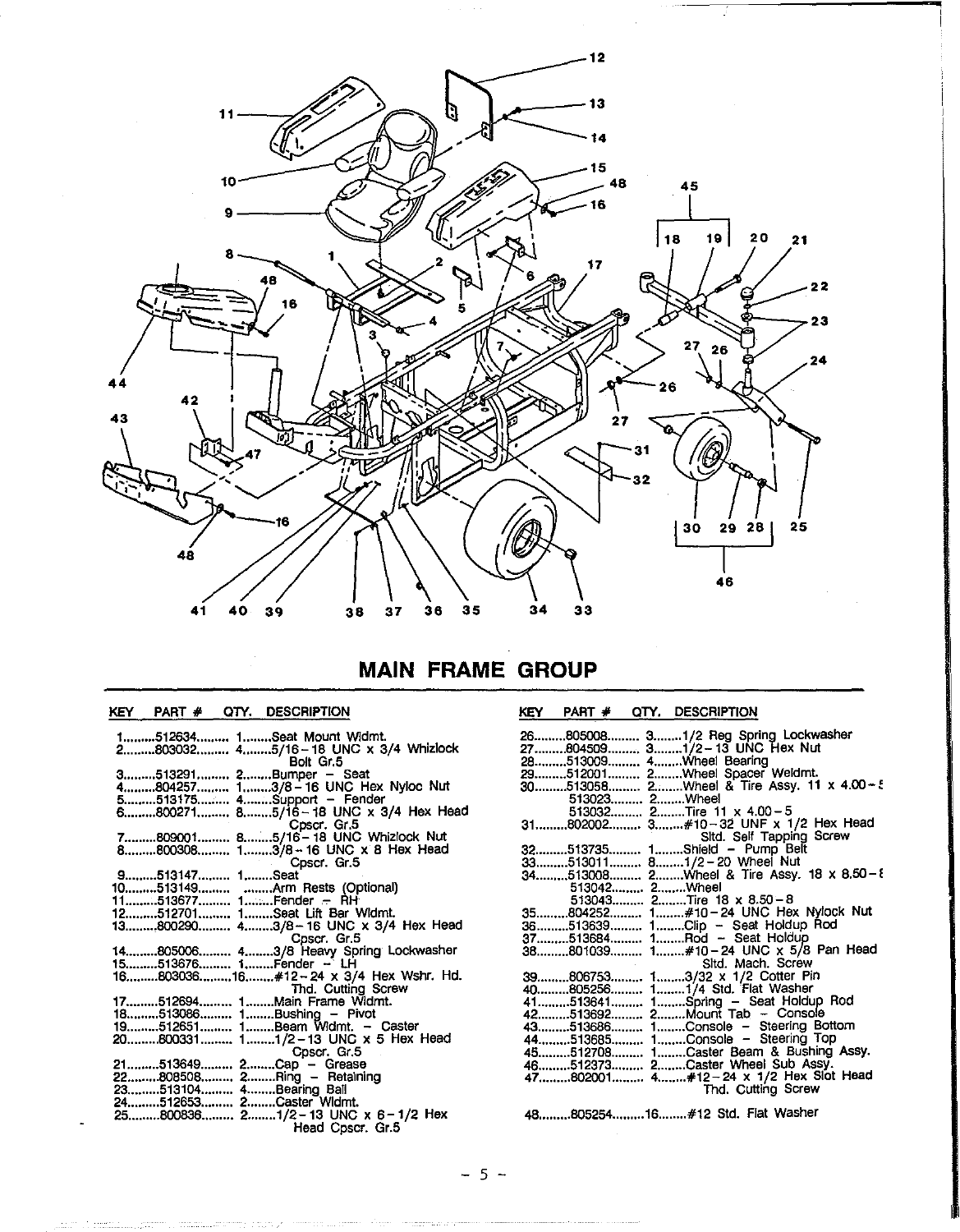

## **ENGINE COMPARTMENT**

#### KEY PART # QTY .. DESCRIPTION

 $\mathbb{Z}$ 

| 1809007 43/8 - 16 UNC Whizlock Nut<br>2800292 43/8 - 16 UNC x 1 Hex Head |
|--------------------------------------------------------------------------|
|                                                                          |
|                                                                          |
| Cpscr. Gr.5<br>3513040 1Sheave 5.95 O.D. (B Belt)                        |
| 4803022 25/16 - 18 UNC x 5/8 Sq.                                         |
| Hd. Cup Pt. StScr.                                                       |
| 5513697 1Fan - Belt Cooling                                              |
| 6800251 31/4 - 20 UNC x 5/8 Hex Head                                     |
| Coscr. Gr.5 (Pltd.)                                                      |
| 7807263 11/4 Sq. x 1-1/4 Machine Key                                     |
| 8303077 4Clamp - Gas Line                                                |
| 9303022 1Fuel Line                                                       |
| 10303197 1Filter - Fuel Line                                             |
| 11513581 1Fuel Line                                                      |
| 12513375 1Switch - Oil Pressure<br>13513578 1Elbow - 45 Street (1/8 NPT) |
|                                                                          |
|                                                                          |
|                                                                          |
|                                                                          |
| 17513636 1Heat Shield - Front                                            |
| 18513637 1Heat Shield - RH                                               |
| 19800251 61/4 - 20 UNC x 5/8 Hex Head                                    |
| Coscr. Gr.5                                                              |
| 2080103910#10-24 UNC x 5/8 Pan Head                                      |
| Sitd. Mach. Screw                                                        |
| 2180425210#10-24 UNC Hex Nylock Nut                                      |
| 22513592 1Knob - Red Ball                                                |
| 23513524 1Throttle Cable                                                 |
| 24513593 1Knob - Black Ball                                              |

#### KEY PART # OTY. DESCRIPTION

|  | 25513525 1Choke Cable                                                      |
|--|----------------------------------------------------------------------------|
|  | 26513764 1Plate - LH Fender                                                |
|  |                                                                            |
|  | 27513646 1Valve – Fuel Shut – off<br>28804255 51/4 – 20 UNC Hex Nylock Nut |
|  | 29513647 2Strap - Fuel Tank Mounting                                       |
|  | 30513645 1Bushing - Fuel Tank                                              |
|  | 31800009 21/4 - 20 UNC x 2 - 1/2 Hex Head                                  |
|  |                                                                            |
|  | Tap Bolt Gr.5<br>32800252 31/4 - 20 UNC x 3/4 Hex Head                     |
|  | Coscr. Gr.5                                                                |
|  | 33513601 1Channel - Tank Mount                                             |
|  | 34513508 1Cap - Fuel Tank                                                  |
|  |                                                                            |
|  | 35513243 1Tank - Fuel                                                      |
|  | 36513643 1Baffle - Engine LH                                               |
|  | 37803035 4Pop Rivet 3/16 x .250 Max Grip                                   |
|  | Lg. Hd. Al Riv/Al Mandrel                                                  |
|  | 38805252 7#10 Std. Flat Washer                                             |
|  | 39802002 7#10 – 32 UNF x 1/2 Hex Head                                      |
|  | Sitd. Self Tapping Screw                                                   |
|  | 40513142 1Baffle - Engine Air                                              |
|  | 41513644 1Baffle - Engine Rear                                             |
|  | 42803010 83/16 x 1/4 Max Grip Pop Rivet                                    |
|  | 43513462 1Hinge - Engine Cover                                             |
|  | 44513461 1Cover - Engine                                                   |
|  | 45513544 1Support - Fuel Tank Side<br>46303287 1Plastic Tie - Small        |
|  |                                                                            |
|  | 47  1Air Filter - Kohler #47-083-01                                        |
|  | 48  1Foam Precleaner -                                                     |
|  | Kohler $#52 - 083 - 01$                                                    |
|  |                                                                            |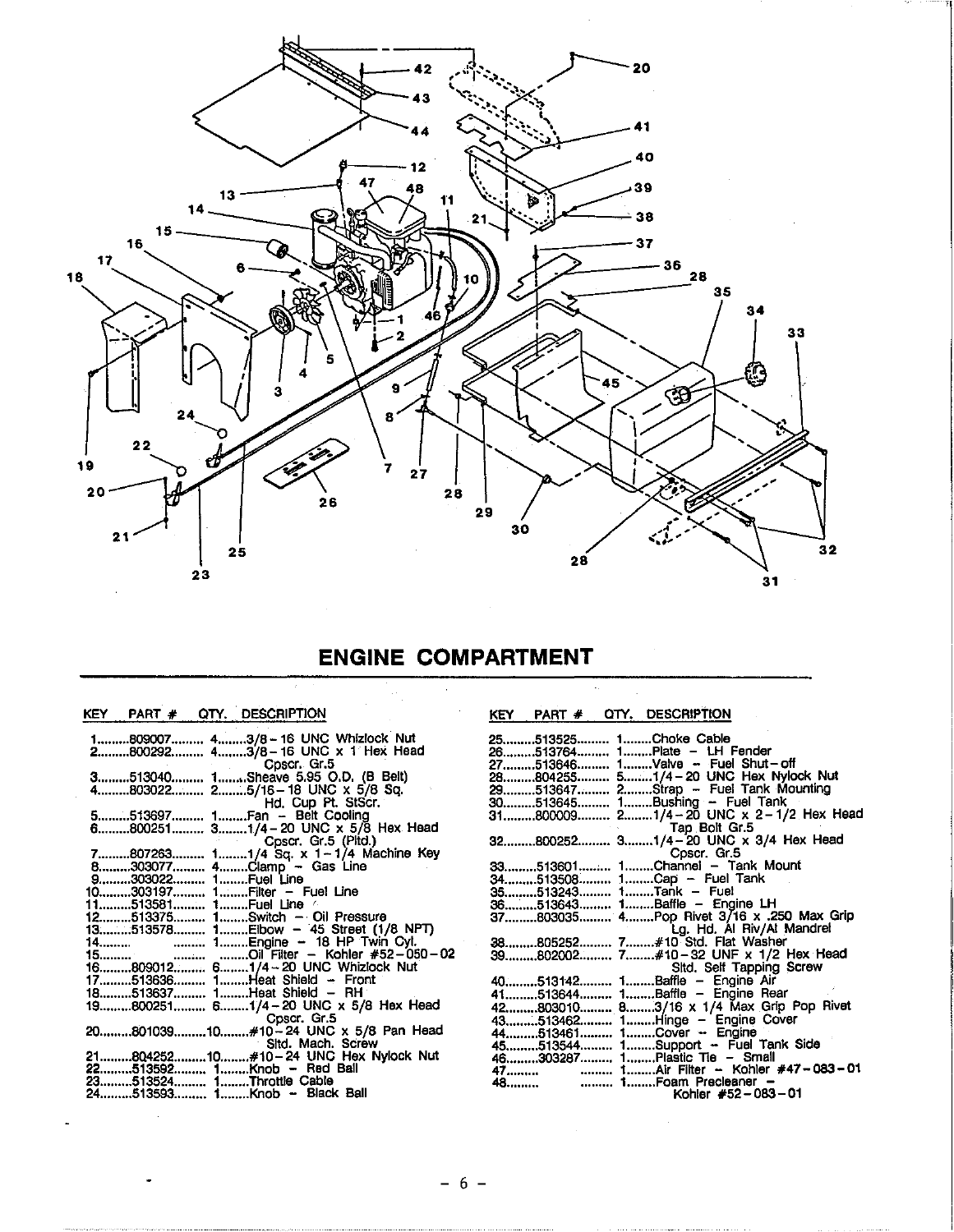

# **STEERING AND MOTION CONTROLS**

|  | KEY PART # QTY. DESCRIPTION                                                                                                                                                             |
|--|-----------------------------------------------------------------------------------------------------------------------------------------------------------------------------------------|
|  | 1513201 1Steering Wheel<br>2806338 11/4 x 2-1/4 Roll Pin<br>3513157 2Bearing - Steering Column<br>4513688 1Boot - Steering Column<br>5800277 15/16 - 18 UNC x 2 Hex Head<br>Cpscr. Gr.5 |
|  | 6800251 41/4-20 UNC x 5/8 Hex Head<br>Cpscr. Gr.5                                                                                                                                       |
|  | 7805004 41/4 Heavy Spring Lockwasher<br>8800254 11/4-20 UNC x 1 Hex Head<br>Cpscr. Gr.5                                                                                                 |
|  | g804255 11/4-20 UNC Hex Nylock Nut                                                                                                                                                      |
|  | 10809012 11/4-20 UNC Whizlock Nut<br>11807504 41/4-20 UNC x 1-1/2 Carriage<br>Bolt Gr.5 Pitd.                                                                                           |
|  | 12803026 6M5 x 0.8 x 25mm Hex Head Cpscr.<br>13513151 2Plate - Clamp                                                                                                                    |
|  | 14513146 2Arm - Pump Control<br>15804750 41/4-20 UNC Hex Jam Nut Pitd.                                                                                                                  |
|  | 16513132 6Joint - Ball<br>17513499 3Rod - Steering<br>18512136 2Housing Widm't - Override                                                                                               |
|  | 19805263 11/2 SAE Flat Washer                                                                                                                                                           |
|  |                                                                                                                                                                                         |
|  |                                                                                                                                                                                         |

#### KEY PART # QTY. DESCRIPTION

|  | 2080475814Hex Jam Nut - 5/16-24        |
|--|----------------------------------------|
|  | 21513140 3Bearing - Control            |
|  | 22809023 1Collar - Clamptite 1/2       |
|  | 23513139 1Spring - Centering           |
|  | 24512031 1Control Widm't. - Turn       |
|  | 25512061 1Shaft Wildm't. - Steering    |
|  | 26512497 1Control Widm't. - Motion     |
|  | 27513155 2Grip - Motion Control Handle |
|  | 28512718 1Motion Control Knob          |
|  | 29513076 3Spring - Disk 1/2            |
|  | 30513173 1Bearing - Control Mount      |
|  | 31513148 2Washer - Friction            |
|  | 32513143 2Block - Control Mount        |
|  | 33513184 1Arm - Friction               |
|  | 34802002 2#10-32 x 1/2 Hex Head Sitd.  |
|  | Self Tapping Screw (Pltd.)             |
|  | 35513479 3Bushing - Spring Guide       |
|  | 36513296 1Spring - Reverse Indicator   |
|  | 37513516 1Washer - Reverse Indicator   |
|  | 38809001 15/16 - 18 UNC Whizlock Nut   |
|  |                                        |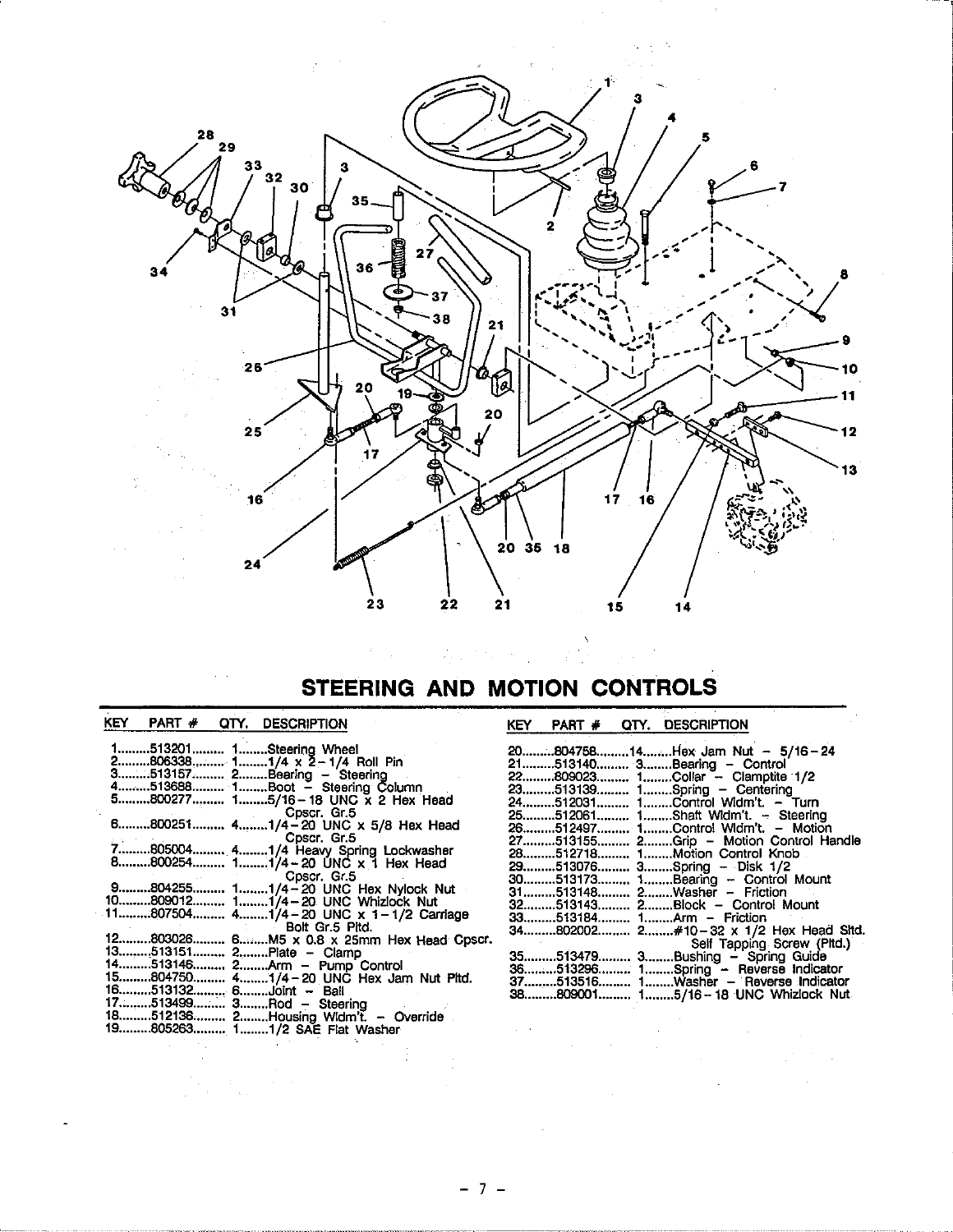

#### **HYDRAULICS**

# KEY PART # QTY. DESCRIPTION 1.........513003......... 2........Pump – Variable Hydraulic<br>2.........513197......... 2........Elbow – 90 (4 O – R Boss/6 JIC)<br>3.........513506......... 1........Tee – Branch (4 JIC/4 O – R Boss)<br>4.........513024......... <sup>8</sup>0- R Boss) 5 ..•••.... 803025 ...•.••.. 2 ........ M5 x 0.8 x 10mm Hex Fig. Scr. 6 .......•. 513191 ......... 2 ......•. Handle - Bypass Control 7 ..•.•••.. 803016 ......••• 4 ...•••.. 3/8 -16 UNC x 1 Whzlk. Bolt Gr.5 8 ....•... .809007 ..••..... 4 •..•.•.. 3/8-16 UNC Whizlock Nut 9 .........513473 ......... 1 ........Hose - RH Pmp Upr, LH Mtr Fwd 10 ...•••••. 513472 .•••....• 1 ...•..•. Hose - RH Pmp Lwr, LH Mtr Rev 11.........513474......... 1........Hose - LH Pmp Upr, RH Mtr Rev 12.........513475......... 1........Hose – LH Pmp Lwr, RH Mtr Fwd<br>13.........513007......... 4........Elbow – 45 (8 O−R Face/ <sup>10</sup>0- R· Boss) 14 ....•.... 807018 ..•••.... 2 ........ Woodruff Key - 1-1/4 x 5/16 #D ANSI 1010 15 ..•.•.... 809036 ...•••... 2 .•••••.. Nut - Hx. Slid. 1.00-20 SAE Std. J501<br>16.........806800......... 2........9/64 x 1 – 1/2 Cotter Pin<br>17.........513015......... 2........Motor – Wheel 18 ..•••••.. 512556 ...•••••. 1 ....•.•. Hose Ass'y. - Return 19 ... 513583 ... ... 1 ... ... Connector - Male (4 JIC/4 NPT)

#### KEY PART # QTY. DESCRIPTION

|  | 20804255 21/4-20 UNC Hex Nylock Nut (Pltd) |
|--|--------------------------------------------|
|  | 21513166 1Reservoir - Hydraulic Fluid      |
|  | 22513167 1Cap - Hydraulic Reservoir        |
|  | 23513510 1Connector - Male (4 NPT/6 JIC)   |
|  | 24512557 1Hose Ass'y. - Supply             |
|  | 25513509 1Elbow - Male (6 NPT/6 JIC)       |
|  | 26513512 1Elbow - Street (6 NPT)           |
|  | 27800251 21/4-20 UNC x 5/8 Hex Head        |
|  | Cpscr. Gr.5                                |
|  | 28805004 21/4 Heavy Spring Lockwasher      |
|  | 29513006 1Head - Filter                    |
|  | 30513211 1Element - Oil Filter             |
|  | 31513513 1Tee - Street (6 NPT)             |
|  | 32513511 1Connector - Male (6 NPT/6 JIC)   |
|  | 33512558 1Hose Ass'y. - Charge Pump RH     |
|  | 34512559 1Hose Ass'y. - Charge Pump LH     |
|  | 35513010 1Elbow - 90 (4 O - R Boss/4 JIC)  |
|  | 36512555 1Hose Ass'y. - Case Drain         |
|  | 37800252 21/4-20 UNC x 3/4 Hex Head Cpscr. |
|  |                                            |

---]IT ,, I ' I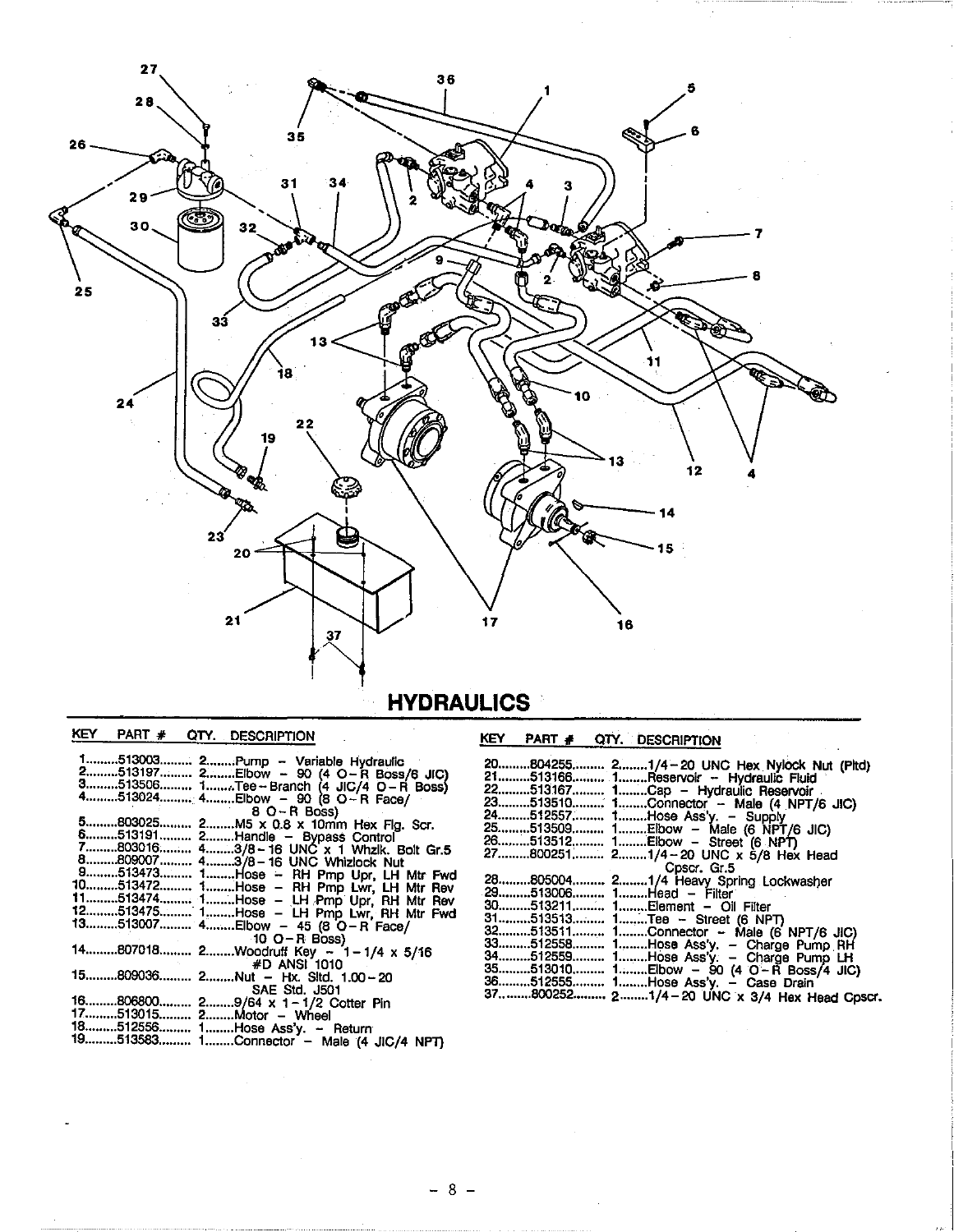

# **PARKING BRAKES**

| PART # QTY, DESCRIPTION                | PART # QTY, DESCRIPTION                  |
|----------------------------------------|------------------------------------------|
| KEY 1                                  | KEY                                      |
| 1512182 1Rod Widm't. - Lockout         | 17513803 2Bushing - Lockout Rod          |
| 2806753103/32 x 1/2 Cotter Pin         | 18808280 1Clevis Pin 5/16 x 1            |
| 3512349 2Link Widm't. - Brake          | 19513330 1Link - Lockout                 |
| 4513170 2Spring - Brake Apply          | 20513778 1Link - Brake Actuator          |
| 5513364 4Link - Brake Connecting       | 21805257 25/16 SAE Flat Washer           |
| 6811006 5Grease Ftng. 1/4-28 Straight  | 22806761 51/8 x 3/4 Cotter Pin           |
| 7808264 6Clevis Pin 1/4 x 9/16 (Pltd.) | 23512066 1Brake Bracket Widm't, LH       |
| 8512074 2Hub & Brake Drum Ass'y.       | 512441 1 Brake Bracket Widm't. RH        |
| 9513063 2Hub & Brake Drum              | (Not Shown)                              |
| $10$ 513025 8Bolt - Hub                | 24805263 2 1/2 SAE Flat Washer           |
| 11513048 2Band - Brake                 | 25806003 1#2 Hairpin Cotter              |
| 12800333 41/2-13 UNC x 2-1/2 Hex Head  | 26513468 1Spring - Brake Handle          |
| Coscr. Gr.5                            | 27805256 21/4 Std. Flat Washer           |
| 13805008 41/2 Reg. Spring Lockwasher   | 28513815 1 Adjustment Swivel Short       |
| 14804509 41/2 - 13 UNC Hex Nut         | 29512786 1Handle & Trigger Widmt - Brake |
| 15806325 1Roll Pin .188 x 1.0          | :30303020 1Grip - Brake Handle           |
| 16808505E - Ring                       | 31806762 11/8 x 1 Cotter Pin             |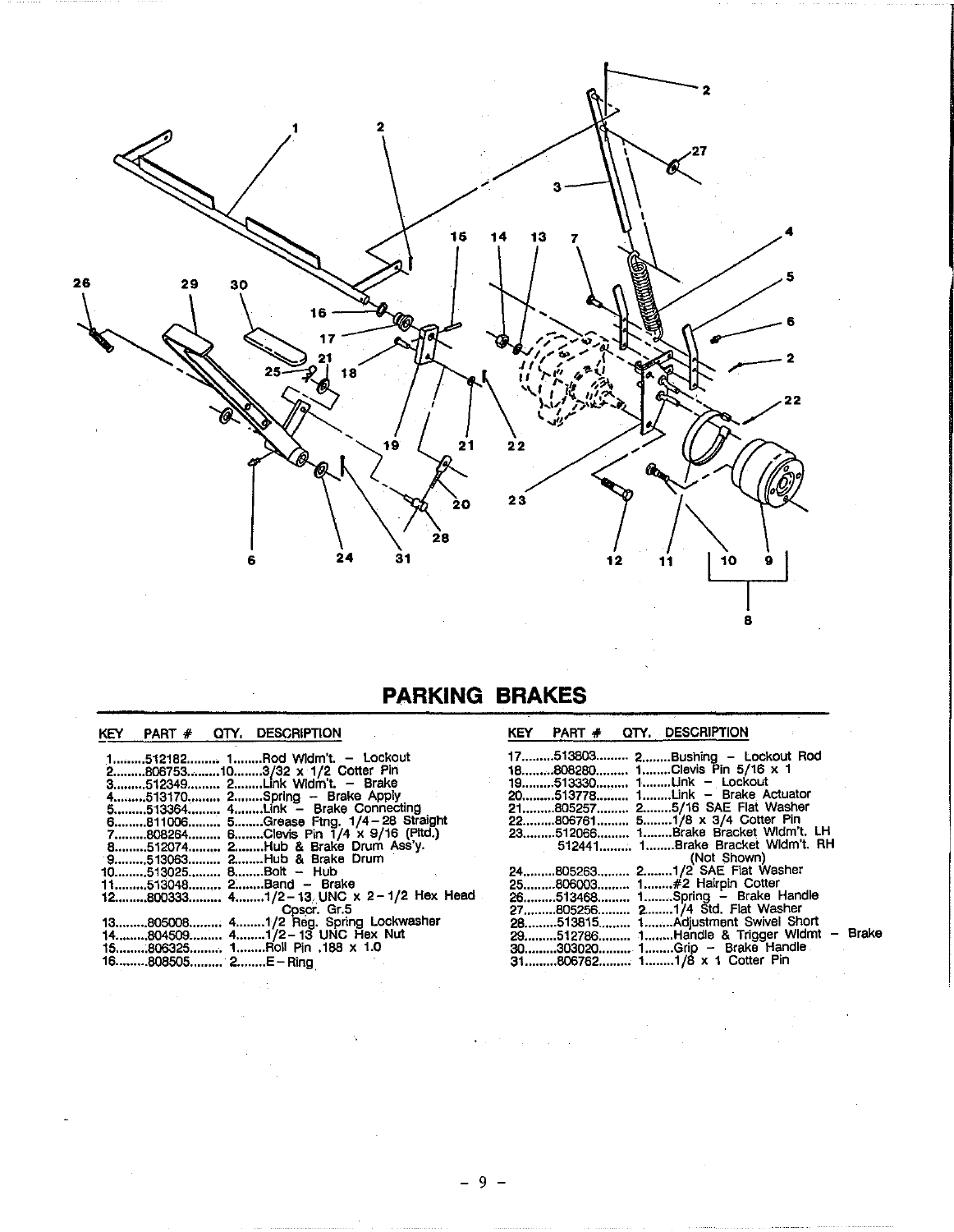

# **ELECTRICAL GROUP**

#### KEY PART # QTY. DESCRIPTION

| 1513370 2Bolt - Hold Down             |
|---------------------------------------|
| 2512320 1Hold Down Widm't. Battery    |
| 3805256 21/4 Std. Flat Washer         |
| 4804255 21/4-20 UNC Hex Nylock Nut    |
| 5809001 25/16 - 18 UNC Whizlock Nut   |
| 6543390 1Insulator, Battery (-)       |
| 7800271 25/16 - 18 UNC x 3/4 Hex Hd.  |
| Coscr. Gr.5                           |
| 8543391 1Insulator, Battery (+)       |
| 9513056 1Wire - Battery $(-)$ to      |
| Eng. Blk.                             |
| 10513762 8Clip - .50 Loom             |
| 11513053 1Wire - Battery $(+)$ to     |
| Sol. Sw.                              |
| 12543393 1Insulator, Solenoid         |
| 13513075 1Switch - 12V Solenoid       |
| 14800251 21/4-20 UNC x 5/8 Hex Hd.    |
| Cpscr. Gr.5                           |
| 15809012 41/4 - 20 UNC Whizlock Nut   |
| 16513582 1 Wire - Sol. Sw. to Starter |
| 17802002 7#10 - 32 UNF x 1/2 Hex Hd.  |
| Sitd. Self Tapping Screw              |
|                                       |

|                        | 18801039 9#10-24 UNC x 5/8 Pan Head                                    |
|------------------------|------------------------------------------------------------------------|
|                        | Sitd. Mach. Screw                                                      |
|                        | 19513051 2Switch - N.O. - Black                                        |
|                        | 20804252 9#10-24 UNC Hex Nylock Nut                                    |
|                        | 21513152 2Switch - N.C. - Gray                                         |
|                        | 22513180 1Actuator - Seat Switch                                       |
|                        | 23809001 25/16-18 UNC Whizlock Nut                                     |
|                        | 24512362 1Spring Mount Widm't. - Seat                                  |
|                        | 25513159 1Spring - Seat Switch<br>26800282 15/16 - 18 UNC x 7 Gr.5 Hex |
|                        |                                                                        |
|                        | <b>Head Capscrew</b>                                                   |
| 27513730 1Wire Harness |                                                                        |
|                        | 28303287 3Plastic Tie - Small                                          |
|                        | 29513765 1Grommet - .38 Hole                                           |
|                        | 30513002 1Battery - 12 Volt                                            |
|                        | 31513374 1Meter - Engine Hours                                         |
|                        | 32513194 1Switch - Ignition                                            |
|                        | 33513534 1Bracket - PTO Switch Mount                                   |
|                        | 34513579 1Module - Safety Interlock                                    |
|                        | 35816001 2Fuse - Blade Type 20 AMP                                     |
|                        | 36800252 21/4-20 UNC x 3/4 Hex Head                                    |
|                        | Capscrew Gr.5                                                          |

KEY PART # QTY. DESCRIPTION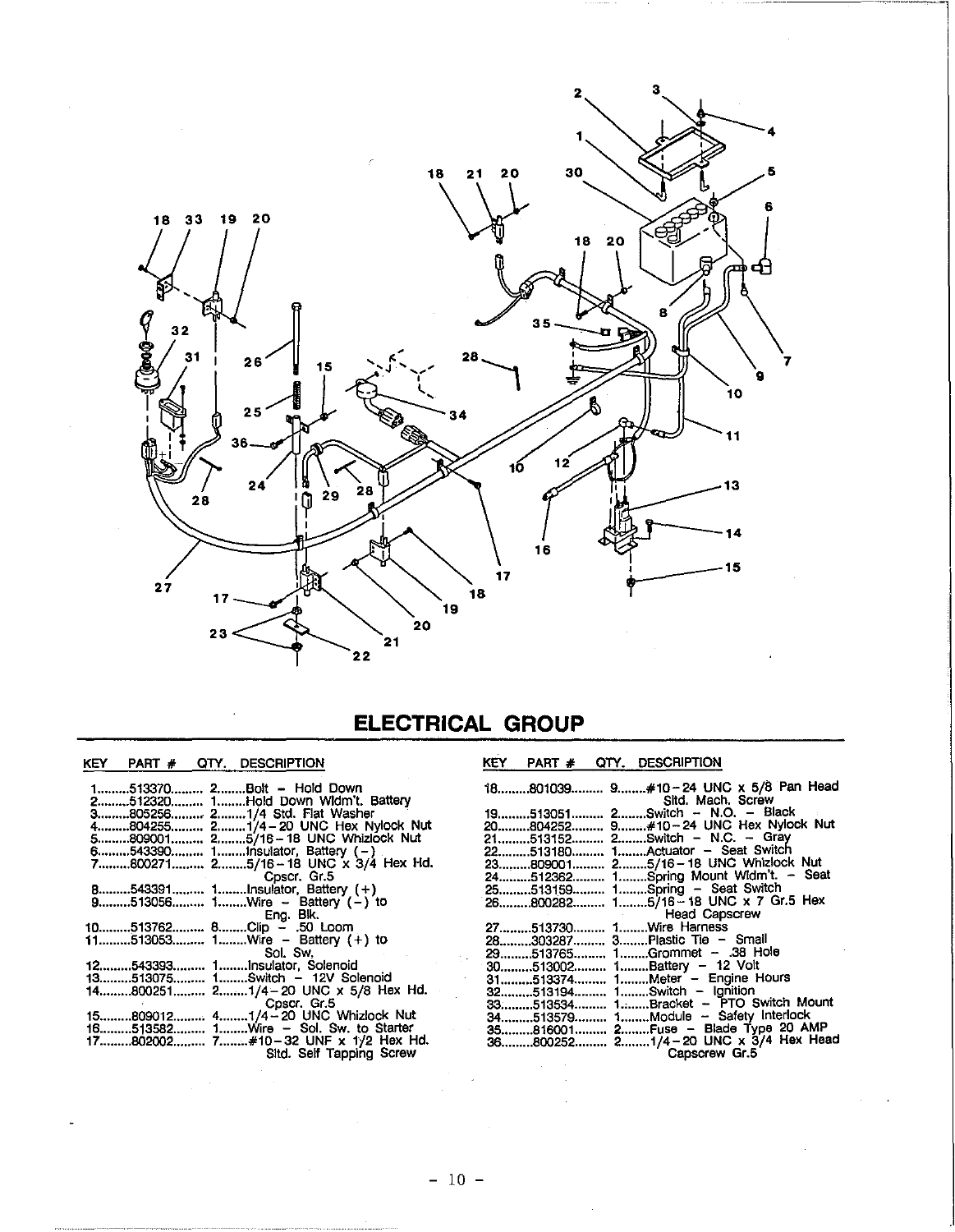

 $\bigcirc$ 

 $\overline{\phantom{0}}$  $\ddot{\phantom{1}}$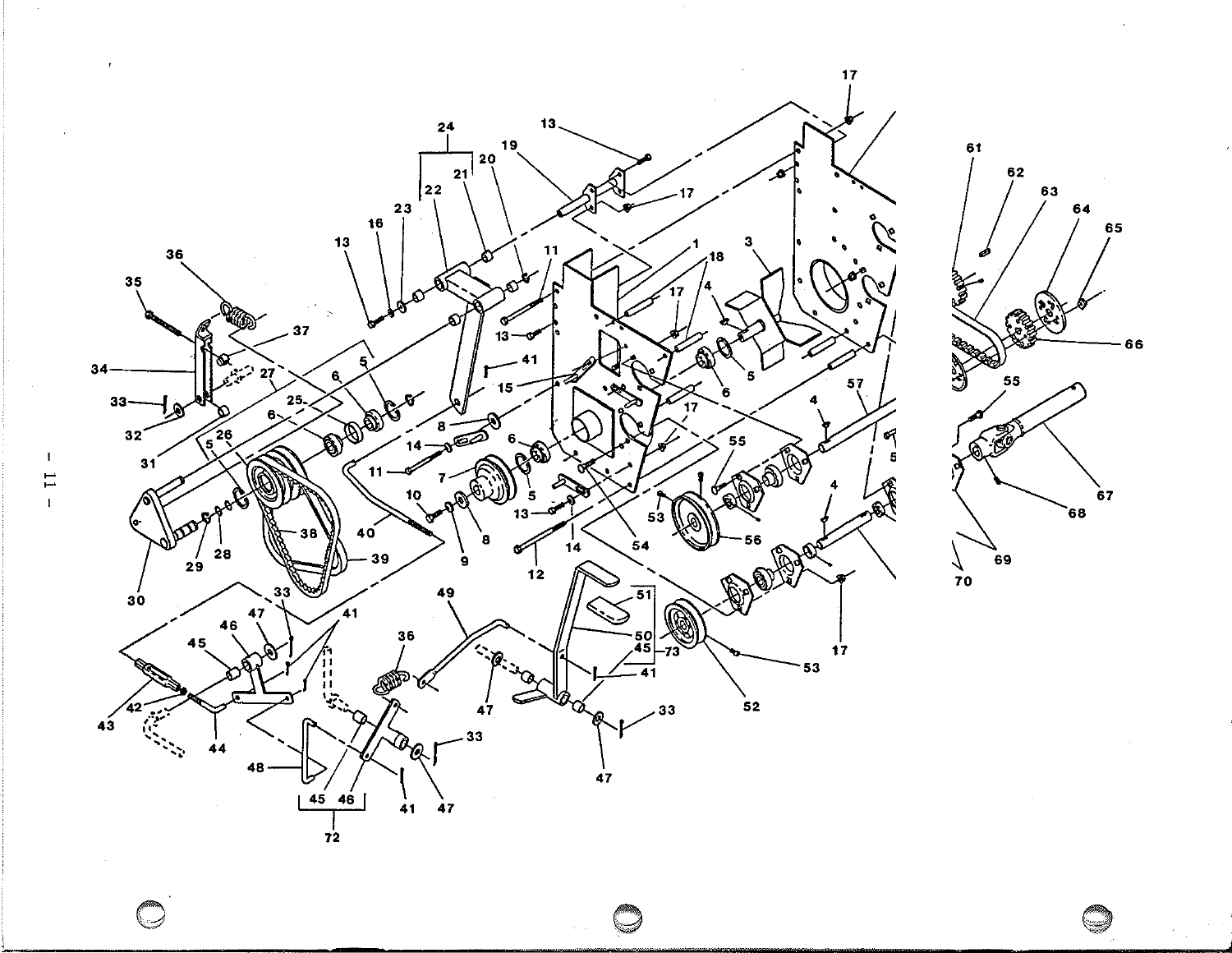# BLOWER, PRIMARY AND SECONDARY TRANSFER **C**

**000** 

#### KEY PART # OTY. DESCRIPTION

0 .""

| 1512415 1Panel Widm't. - Rear<br>2512118 1Panel Widm't. - Front                                     |
|-----------------------------------------------------------------------------------------------------|
| 3512723 1Impeller Widm't. (Balanced)                                                                |
| 4807014 41/4 x 7/8 Woodruff Key #807                                                                |
| 5808502 4Ring - Retaining                                                                           |
| 6513016 4Bearing (Flat O.D. w/o Clr.)                                                               |
|                                                                                                     |
| 7513089 1Sheave – Blower<br>8373034 2Swivel Washer<br>9303327 13/8 Disc Spring                      |
|                                                                                                     |
| 10800292 13/8 - 16 UNC x 1 Hex Head                                                                 |
| 11800285 65/16 - 18 UNC x 5 Hex Head<br>11800285 65/16 - 18 UNC x 5 Hex Head                        |
|                                                                                                     |
| Cpscr. Gr.5<br>12800286 35/16 – 18 UNC x 6 Hex Head                                                 |
|                                                                                                     |
|                                                                                                     |
|                                                                                                     |
| 14303334 4Disc Spring 5/16 (Pitd.)                                                                  |
| 15302013 4Belt Guide Widm't.                                                                        |
| 16805005 15/16 Hvy. Spring Lock Washer                                                              |
| 17809001295/16 - 18 UNC Whizlock Nut                                                                |
| 18513110 5Spacer - 5/16 x 4                                                                         |
| 19512082 1Pivot Widm't. - Transfer                                                                  |
| 20808511 1Ring Retaining<br>21513588 4Bearing - DU                                                  |
|                                                                                                     |
| 22512120 1Control Widm't. - Trnfr. Sheave                                                           |
| 23805258 15/16 Std. Flat Washer                                                                     |
| 24512727 1Control Assy. - Trnfr. Sheave                                                             |
| 25513028 1Spacer - Transfer Bearing                                                                 |
| 26513092 1Sheave - Transfer                                                                         |
| 27512591 1Sheave Sub Assy. - Transfer<br>28513689 2"O" Ring .799 x .103<br>29808504 2Ring Retaining |
|                                                                                                     |
|                                                                                                     |
| 30512096 1Plate Wldm't. - Trnfr. Sheave                                                             |
| 31513566 1Spacer - Swing Arm                                                                        |
| 32805263 11/2 SAE Flat Washer<br>33806762 41/8 x 1 Cotter Pin                                       |
|                                                                                                     |
| 34512570 1Swing Arm Widm't.                                                                         |
| 35800032 13/8-16 UNC x 3 Hex Head<br>Tap Bolt<br>36513113 2Spring - Belt Tension                    |
|                                                                                                     |
| 37513564 1Swivel - Belt Tensioner                                                                   |
|                                                                                                     |

| PART #<br>OTY.<br>KEY<br><b>DESCR</b> |                        |
|---------------------------------------|------------------------|
| 38513064 1V-Be                        | Size 43.5 (Pri.)       |
| 39513037 1V-Be                        | Size 41.5 (Sec.)       |
| 40513540 1Rod -                       | <b>OWER</b>            |
| 41806761 51/8 x                       | er Pin                 |
| 42804761 15/16-                       | LH Hex Jam Nut (Pitd.) |
| 43513705  1Body                       | <b>Buckle</b>          |
| 44513703  1Rod  -                     | <b>D</b> Lower         |
| 45513034 4Bearin                      |                        |
| 46512261 2Bell C                      | m't – PTO              |
| .47805267  45/8  S                    | Vasher                 |
| 48513586 1Rod                         | liddie                 |
| 49513530 1Rod ·                       | pper                   |
| 50512241 1Handk                       | $-$ PTO                |
| 51303020 1Grip ·                      | Handle                 |
| 52513059 1Sheav                       | O.D. "B" Groove        |
| 53803022 45/16 -                      | x 5/8 Sq. Hd.          |
| – Cui                                 | et Screw               |
| 54807506 35/16-                       | x 1 Short Sq.          |
| Ne                                    | ge Bolt Gr.5           |
| 55807503 65/16-                       | x 3/4 Carriage         |
| Bol                                   |                        |
| 56513021 1Sheav                       | B"                     |
| 57513020 1Shaft                       | - Pump Drive           |
| 58800257 41/4-1                       | 3/4 Hex Head           |
| Car                                   | r.5                    |
| 59805004 41/4 H                       | g Lockwasher           |
| 60803313 45/16 –                      | x 5/8 Skt. Hd.         |
| Cш                                    | etscrew                |
| 61513210 1Pulley                      | ve Drive               |
| 62807272 2Machil                      | mm Sq. x 25mm          |
| 63513079 1Positiv                     | elt.                   |
| 64513221 2Flange                      | ıy.                    |
| 65809024 41/4-1                       | Nut Retainer           |
| 66513209 1Pulley                      | ve Drive               |
| 67513195 1PTO {                       | <b>Tube Half</b>       |
| 68803321 23/8-                        | < 3/8 Skt. Hd.         |
| Kni<br>Kni<br>6513013 6Housir         | ioint Set Screw        |
|                                       | nge                    |
| 70513012  3Bearin                     | Collar and             |
| Set                                   |                        |
| 71513014 1Jacksl                      | то                     |
| 72512707 2Bell C                      | Sub Assy.              |
| 73512706  1PTO  I                     | Sub Assy.              |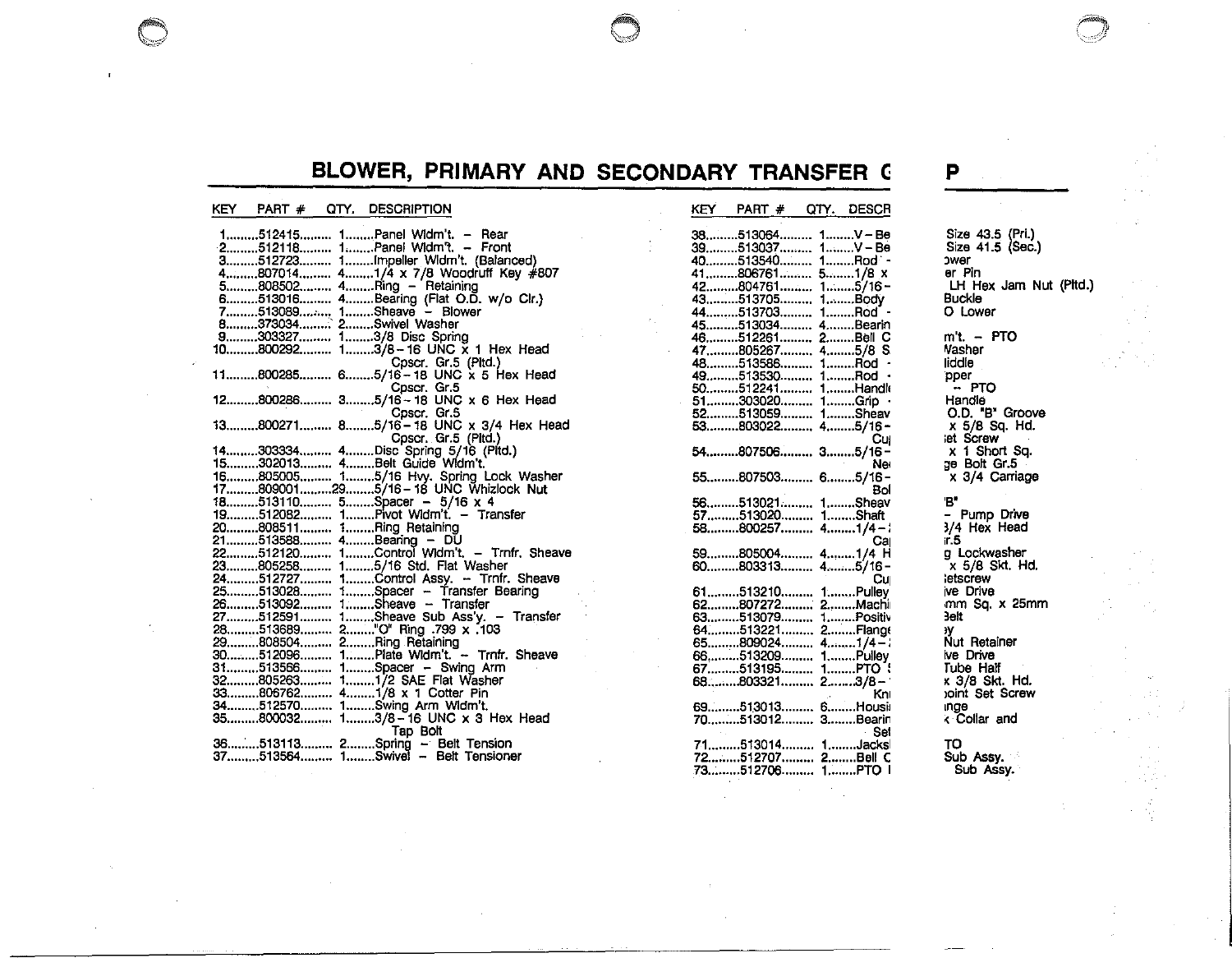

### **DECALS**

0 . .

|<br>|<br>| ~I

| KEY PART # QTY DESCRIPTION       | KEY PART # QTY. DESCRIPTION                                      |
|----------------------------------|------------------------------------------------------------------|
| 1513741 1Deck Decal              | 14513739 1Ignition Decal                                         |
| 2513756 1Steering Wheel Decal    | 15513743 2 Release Decal                                         |
| 3513737 1RH Fender Decal         | 16513757 2Catcher Exmark Decal                                   |
| 4403005 2Deck Danger Decal       | 17403034 1"Commercial" Decal                                     |
| 5513742 2No Step Decal           | 18513749 2Catcher Stripe Decal                                   |
| 6513740 1Motion Control Tension  | 19513750 1Corner Stripe Decal LH                                 |
| Decal                            | 513751 1Corner Stripe Decal RH                                   |
| 7513736 1LH Fender Decal         |                                                                  |
| 8513738 1Console Decal           | 20513752 1LH Catcher Top Decal<br>21513753 1RH Catcher Top Decal |
| 9513748 2Guard Decal             | 22513755 1RH Fender Stripe                                       |
| 10303293 22 Minute Warning Decal | 23513754 1LH Fender Stripe                                       |
| 11513746 2Muffler Decal          | 24303009 1Large "Exmark" Decal                                   |
| 12513745 2Engine Warning Decal   | 25513747 1Battery Decal                                          |
| 13513744 1Seat Prop Decal        | 26373066 2 "Patent Pending" Decal                                |